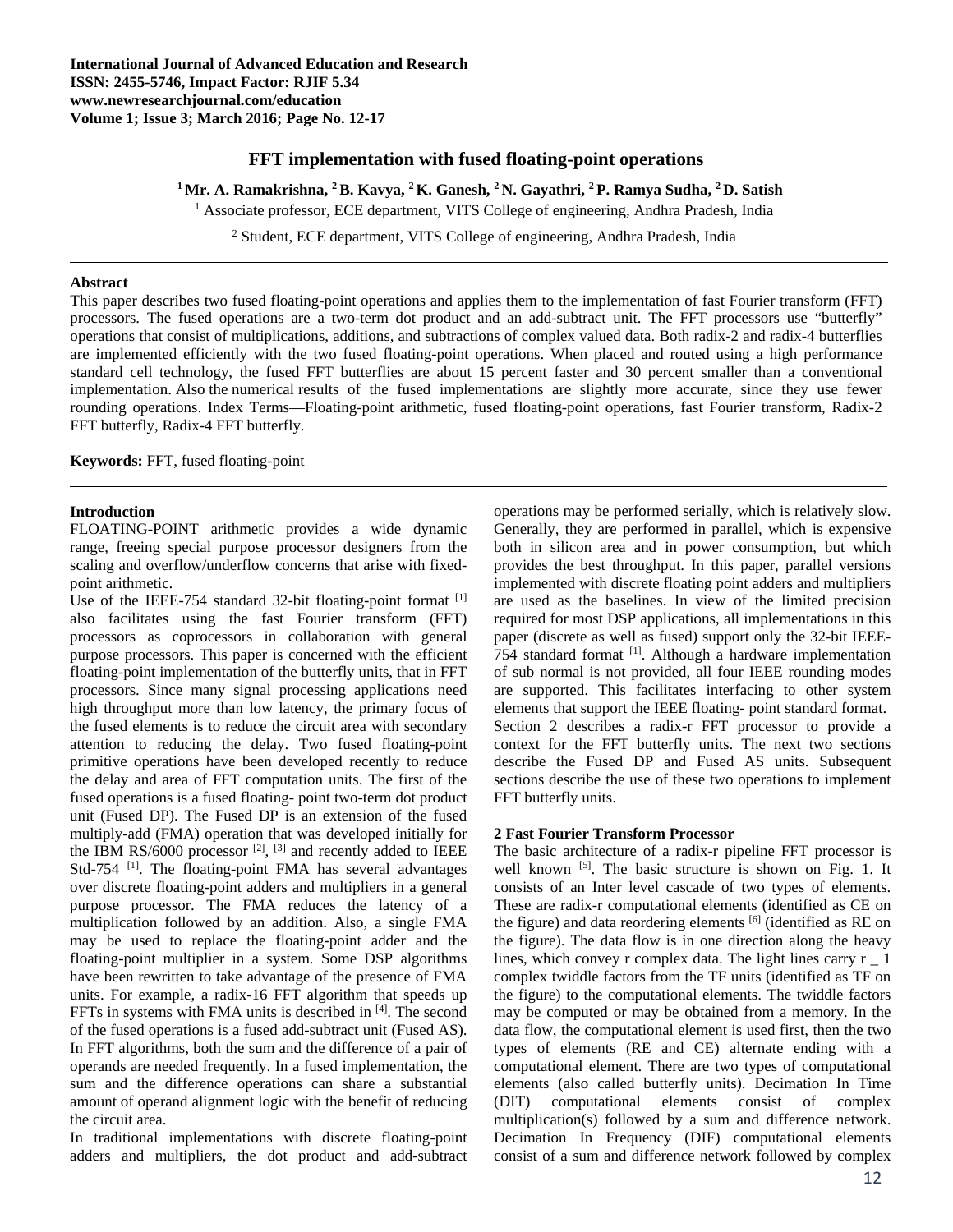multiplication(s). As explained in  $[5]$ , the radix-r computational element computes a Fourier transform of the r-complex inputs that it receives. Use of N radix-r computational elements and N \_ 1 reordering elements produces a r N-point FFT or inverse FFT. The data rate is r times the clock rate since on each clock cycle r data enter and r data exit from each element.

## **3 Fused Floating-Point Two- Term Dot Product Unit**

The floating-point two-term fused dot product (Fused DP) unit computes a two- term dot product

$$
X = AB \pm CD.
$$

Although a conventional dot product adds the two products as



**Fig 1:** Pipeline fast fourier transform processor

Shown in (1), the Fused DP unit also allows forming the difference of the two products, which is useful in implementing complex multiplication. The Fused DP unit is based on the fused multiply-add unit shown in the above fig. The Fused dot product unit is shown in Fig. It adds a second multiplier tree, and a revised exponent comparison circuit (shown in Fig. 4) to the FMA. From the carry save adder onward the FDP and FMA are identical. There is a significant area reduction compared to a conventional parallel discrete implementation of two multipliers and an adder, since the rounding and normalization logic of both of the multipliers are eliminated. Designs of a discrete two-term dot product unit constructed



2. Floating-point fused multiply-add unit (after [2-3]).



3. Floating-point fused dot-product unit [7].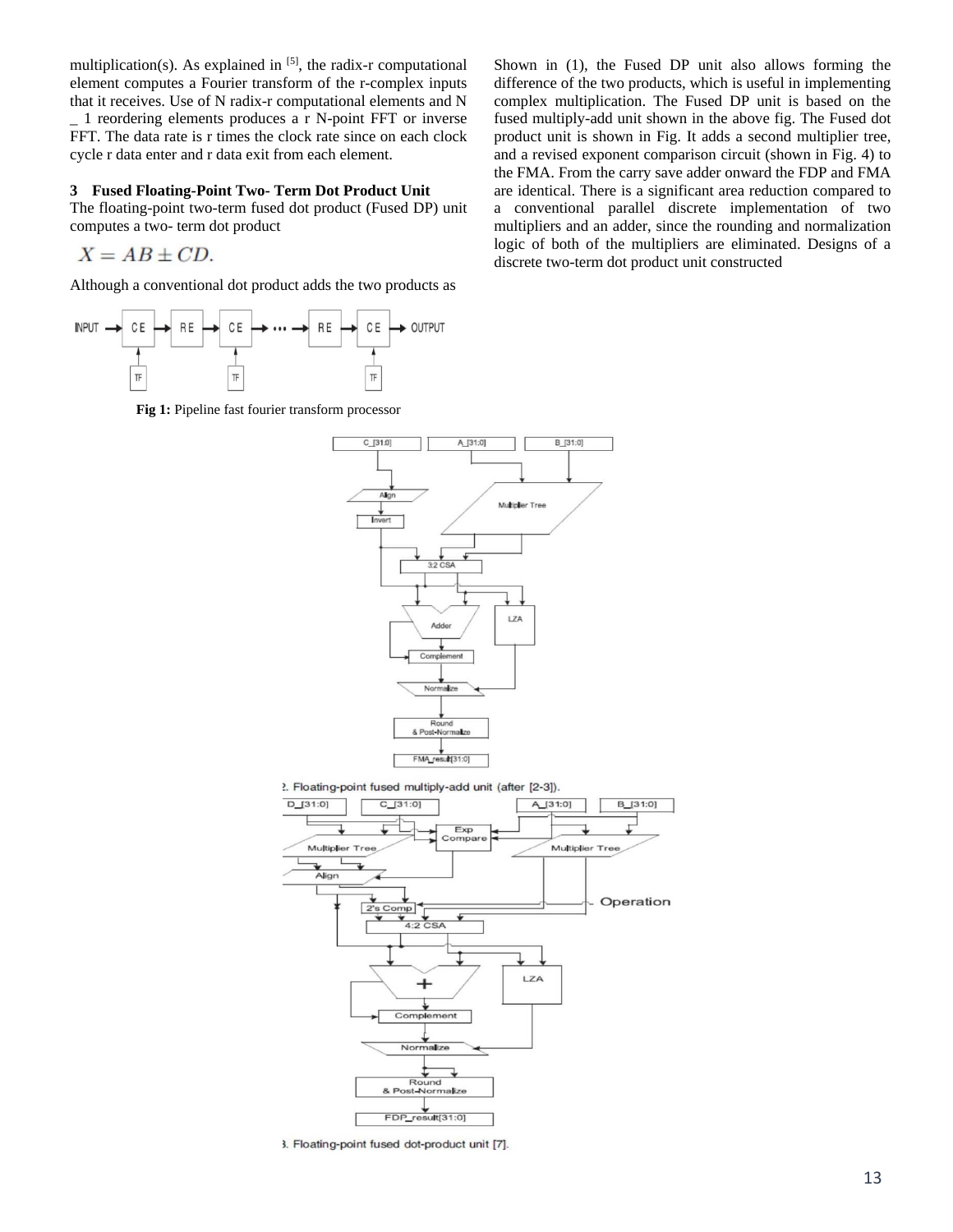with two floating-point multipliers and a floating-point adder and an extracted and back-annotated net list. The dot product implementation results are shown in Table 1.Since the rounding, normalization, and output circuits of the two multipliers are eliminated in the fused design, it is about 33 percent smaller and the delay is about 16 percent less than the discrete



5. Floating-point fused add-subtract unit (after [10]).

parallel implementation. In addition, the Fused DP unit provides slightly more accurate results because only one rounding operation is performed compared to the three rounding operations (one at the output of each multiplier and the other at the output of the adder) of the discrete implementation.

## **4 Fused Floating-Point Add- Subtract Unit**

The floating-point fused add-subtract unit (Fused AS) performs an addition and a subtraction in parallel on the same pair of data

 $X = A + B$  and  $Y = A - B$ 

The fused add-subtract unit is based on a conventional floating point adder [8]. Although higher speed adder designs are available (see  $[9]$  for example), the basic design shown here serves to demonstrate the concept. A block diagram of the fused add subtract unit is shown in Fig. 5 (after the initial design from [10]). Some details, such as the LZA and normalization logic are omitted here to simplify the figure. The exponent difference calculation, significand swapping, and the significand shifting for both the add and the subtract operations are performed with a single set of hardware and the results are shared by both the operations. This significantly reduces the required circuit area. The significand swapping and shifting is done based solely on the values of the exponents (i.e., without comparing the significands). As a result, if



Fig. 1. Pipeline fast Fourier transform processor.

- Fig. 2. Floating-point fused multiply-add unit (after [2-3]).
- Fig. 3. Floating-point fused dot-product unit [7].
- Fig. 4. Exponent comparison circuit. TABLE 1

Fig. 4. Exponent comparison circuit. **TABLE 1** Discrete (Parallel) and Fused Two-Term Dot Product Unit Comparison

| 2-Term Dot Product        | Discrete         | Fused                        |
|---------------------------|------------------|------------------------------|
| <b>Standard Cell Area</b> | $24,043 \mu m^2$ | $16,104 \text{ µm}^2 (67\%)$ |
| Worst-Case Delay          | $3.23$ ns        | $2.72$ ns $(84%)$            |

TABLE 3 Discrete Parallel and Fused Add-Subtract Comparison

| <b>Add-Subtract Unit</b>  | Discrete                   | Fused                               |
|---------------------------|----------------------------|-------------------------------------|
| <b>Standard Cell Area</b> | 7,622 $\mu$ m <sup>2</sup> | $5,947 \text{ }\mu\text{m}^2$ (78%) |
| Worst-Case Delay          | $1.64$ ns                  | $1.72$ ns $(105%)$                  |

Discrete (Parallel) and Fused Two-Term Dot Product Unit Comparison the exponents are equal, the smaller significand may be misidentified as the larger operand.

Within the unit, it is advantageous to treat both operands as positive, as shown in Fig. 5, in order to simplify the addition and the subtraction operations. For the sum, the result may overflow by 1-bit; in this case, the Round and Normalize unit downshifts the significand and sends an increment flag to the exponent adjust unit. For the difference, catastrophic cancellation is possible, so 5 bits are passed to the exponent adjust unit. Since the difference may be either positive or negative (depending on which significand is larger), its sign is also passed to the sign logic to create the correct final sign of the difference. The sign logic also controls the multiplexers that select the correct exponents and significands for the sum and difference outputs. To evaluate the benefits of the fused add-subtract unit, a pair of conventional floating-point adders and a fused floating-point add-subtract unit were characterized, using the same process and methodology that was used for the Fused DP. Although a preliminary design based on a different (relatively low speed) 45 nm standard cell library was presented in [10], the design presented here was done with the same cell library that was used for all of the designs in this paper. The area of the main functional elements of a single conventional floating-point adder and the fused add-subtract unit are shown in Table 2. The unpack, exponent difference,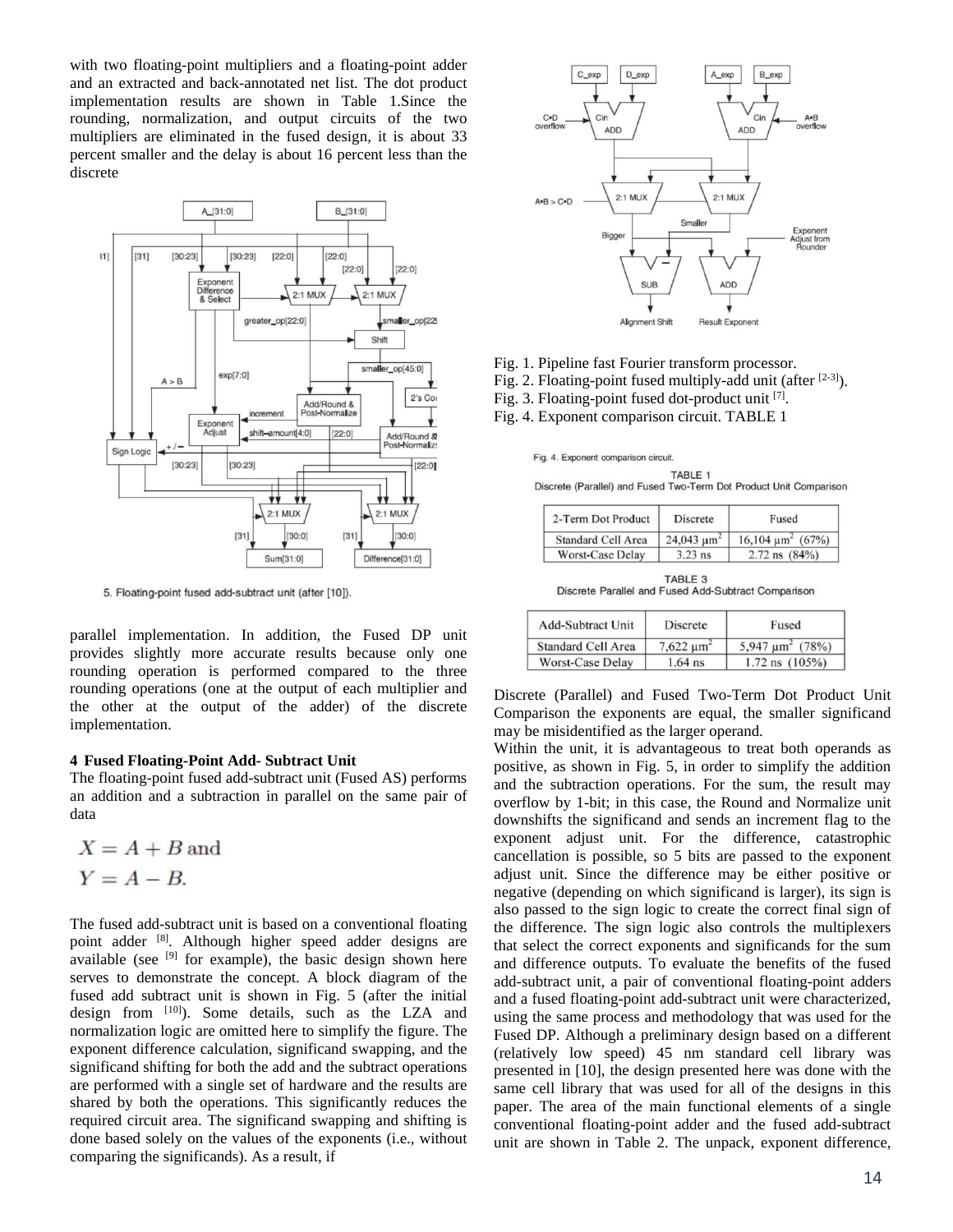significand swapping and alignment circuits are about the same size for a single adder or for the fused AS unit. The add and subtract circuits are about 50 percent larger for the fused addsubtract unit. The remaining circuits for normalizing, rounding, post normalizing, and packing the results are about twice as big for the fused unit as those of a single floating point adder. In the implementation characterized on Table 2, the post normalization allows either result to have catastrophic cancellation. As indicated above, an optimized design would treat both operands as positive simplifying the normalization logic for the two adders at the minor expense of some sign logic and the requirement for multiplexers to drive the output registers. Another change that should be made in optimizing the design is to compute the round and sticky bits while performing the shift of the smaller significand, so that only 26 bits are used to represent it. This will allow smaller adders to be used, which should reduce the delay. The characteristics of the conventional parallel discrete add subtract unit and the fused unit (Fused AS) are shown on Table 3. The Fused AS unit is approximately 5 percent slower (due to the two's complement operation for the subtraction, heavier loading, and longer lines), but provides about a 22 percent savings in cell area compared to the parallel discrete add and subtract unit.

TABLE 2 Discrete (Parallel) and Fused Add-Subtract Area Comparison

| Function          | One Adder                | <b>Fused Add-Subtract</b>           |
|-------------------|--------------------------|-------------------------------------|
| Unpack & Align    | $1,404 \mu m^2$          | $1,482 \mu m^2$ (106%)              |
| Significand Adder | $738 \text{ µm}^2$       | $1,138 \mu m^2 (154\%)$             |
| Normalizer        | 989 $\mu$ m <sup>2</sup> | $1,924 \mu m^2$ (195%)              |
| Round & Output    | $680 \mu m^2$            | $1,403 \mu m^2$ (206%)              |
| <b>TOTAL AREA</b> | $3.811 \mu m^2$          | $5,947 \text{ µm}^2 \text{ (156%)}$ |

### **5 Radix-2 FFT butterfly**

To demonstrate the utility of the Fused DP and Fused AS units for FFT implementation, FFT butterfly unit designs using both the discrete and the fused units have been made. First, a radix-2 decimation in frequency FFT butterfly was designed. It is shown in



Fig. 6. All lines carry complex pairs of 32- bit IEEE-754 numbers and all operations are complex. The complex add, subtract, and multiply operations shown in Fig. 7 can be realized with a discrete implementation that uses two real adders to perform the complex add or subtract and four real multipliers and two real adders to perform the complex multiply. The complete butterfly consists of six real adders and four real multipliers as shown on the figure. In this and the following figure, all lines are 32-bits wide for the IEEE-754 single-precision data. Alternatively, as shown in Fig. 8, the complex add and subtract can be performed with two fused add-subtract units (marked as FAS in the figure) and the complex multiplication can be realized with two fused dot product units (marked as FDP). The area of the required standard cells and the worst-case delay



for the radix-2 butterfly units are shown in TABLE 4 Implementation of the Radix-2 DIF FFT Butterfly Unit

Table-4 implementation of the radix-2 DIF FFT butterfly unit

| Radix-2 Butterfly  | Discrete         | Fused                   |
|--------------------|------------------|-------------------------|
| Standard Cell Area | $72,572 \mu m^2$ | $47,489 \mu m^2 (65\%)$ |
| Worst-Case Delay   | $4.7$ ns         | 4.0 ns $(85%)$          |

are obtained from having done a complete layout for the butterfly unit <sup>[11]</sup>. Thus, the areas are greater than the sum of the parts (i.e., four multipliers and six adders for the discrete version or two Fused DP and two Fused AS units for the fused version). The Fig. 5. Floating-point fused add-subtract unit (after [10]).

#### Table 2

Discrete (Parallel) and Fused Add-Subtract Area Comparison. Table 3

Discrete Parallel and Fused Add-Subtract Comparison Fig. 6. Radix-2 DIF FFT butterfly. disparity is due to the clock distribution and I/O circuits. Similarly, the delays are less than the sum of the delays of the parts. This is because the conditions that produce the worst-case delay for one part are different from the conditions that produce the worst-case delay for other parts. In comparing the discrete and fused radix-2 butterfly units, the fused version requires about one-third less area and is about 15 percent faster than the discrete implementation. The area saving is the most significant, since in most signal processing applications,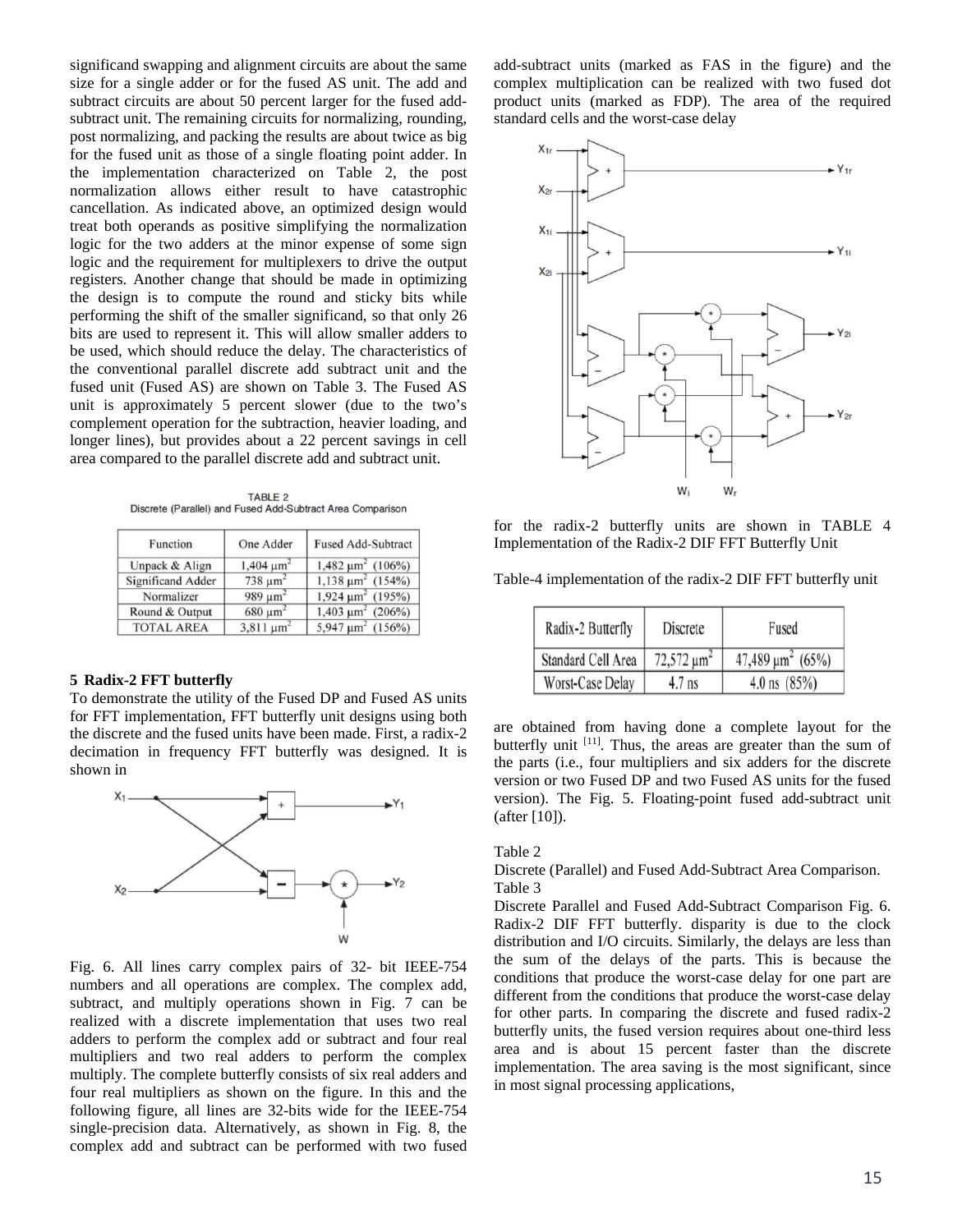

pipelining can be employed to achieve higher throughput than that which might be expected from the inverse of the worstcase delay. For example, with a three stage pipeline either of the radix-2 butterfly designs can be clocked at over 500 MHz yielding a data rate of over 1 GSPS. The discrete implementation would be partitioned with the four input adders in the first stage, the multipliers in the second stage and the output adders in the third stage. The fused implementation would be partitioned with the Fused AS in the first stage and two stages for the Fused Dot Product (the first up through the carry save adder and the second stage for the addition, normalization, and rounding). Figs. 7 and 8 also provide information regarding the error characteristics. For the discrete implementation, rounding and normalization which may produce errors of as much as\_1=2 of a least significant bit (¼2\_23 for IEEE single precision floating point numbers), occurs at the output of each of the adders and multipliers. Thus, the components of butterfly output Y1 may have a  $1=2$  LSB error, while the components of output Y2 may have a 2 LSB error. For the fused implementation, rounding and normalization occurs at the output of the Fused AS unit and the Fused Dot Product. Thus, the components of butterfly output Y1 may have a 1=2 LSB error, while the components of output Y2 may have a 1 LSB error. These errors are the worst case limits.

### **6 Radix-4 FFT Butterfly**

As a second example of the use of the new fused floating-point primitives, a radix-4 decimation in time FFT butterfly has been designed. The butterfly is shown in Fig. 9. All lines carry complex pairs of 32-bit IEEE-754 numbers and all operations are complex. The radix-4 butterfly consists of three complex multiplies and eight complex adds. A discrete realization of the parallel radix-4 FFT butterfly requires 12 real multipliers and 6 real adders to implement the 3 complex multipliers and 16 real adders to implement the 8 complex adders, for a total of 12 real multipliers and 22 real adders. The alternative fused realization requires 6 Fused Dot Product units to implement the 3 complex

multipliers and 8 fused add-subtract units to implement the 8 complex adders, for a total of 6 Fused DP units and 8 Fused AS units



Fig. 7. Discrete implementation of the radix- 2 DIF FFT butterfly.

Fig. 8. Fused implementation of the radix-2 DIF FFT butterfly. Fig. 9. Radix-4 DIT FFT butterfly. Table 4

Implementation of the Radix-2 DIF FFT Butterfly Unit Table 5 compares the placed and routed designs of the  $TADI E E$ 

|                                                      | P |  |
|------------------------------------------------------|---|--|
| Implementation of the Radix-4 DIT FFT Butterfly Unit |   |  |

| Radix-4 Butterfly         | Discrete               | Fused                         |
|---------------------------|------------------------|-------------------------------|
| <b>Standard Cell Area</b> | $250,099 \text{ µm}^2$ | $184.184 \text{ µm}^2 (74\%)$ |
| Worst-Case Delay          | $6.9$ ns               | 6.0 ns $(87%)$                |

TABLE 6 Errors in FFT Butterflies

|           | Discrete               | Fused                        |
|-----------|------------------------|------------------------------|
| Radix-2   | $\frac{1}{2}$ to 2 LSB | $\frac{1}{2}$ to 1 LSB (60%) |
| $Radix-4$ | 2% LSB                 | $1\frac{1}{2}$ LSB $(60\%)$  |

discrete and fused implementations of the radix-4 decimation in time FFT butterfly. The fused radix-4 FFT butterfly design is about 26 percent smaller and 13 percent faster than the discrete parallel implementation. The block diagram of Fig. 9 allows estimation of the error characteristics. For the discrete implementation, rounding and normalization which may produce errors of as much as \_1=2 of a least significant bit at the output of each of the multipliers and the following adders. All of the butterfly outputs may have errors of as much as 2 1=2 LSB. For the fused implementation, rounding and normalization only occurs at the output of the Fused Dot Product, and then once at each of the two layers of Fused Add-Subtract units. Thus, all of the fused butterfly outputs may have errors of as much as 1 1=2 LSB.

### **7 Error comparison**

The previous sections have provided some sense of the error behavior of the discrete and fused implementations of the radix-2 and radix-4 FFTs. The worst case errors for the discrete and fused versions of the radix-2 and radix-4 butterflies are given in Table 6. For both radices, the fused implementations have